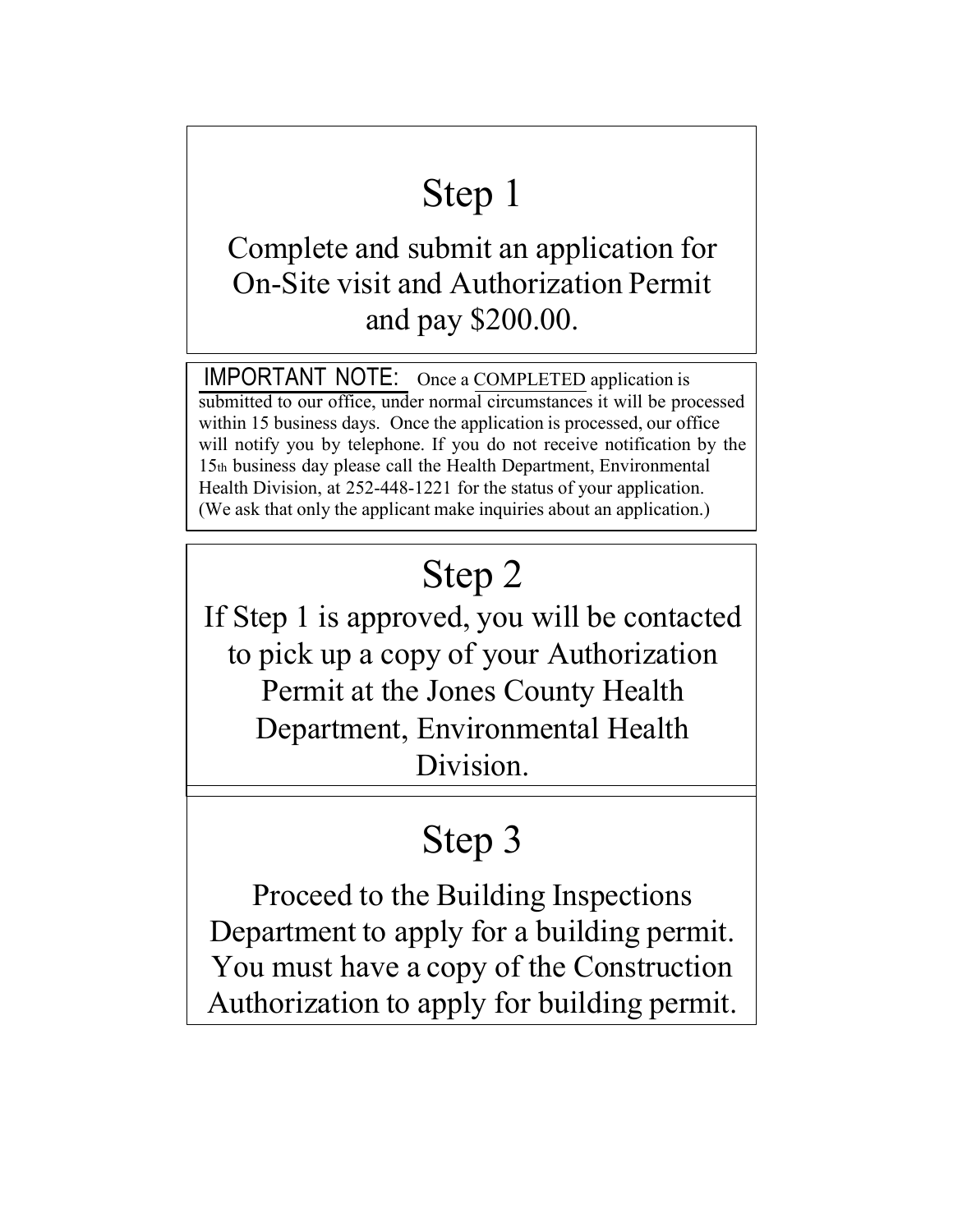### Application

All items below are necessary for ALL applications. Do not leave any items blank on the application. Incomplete applications will not be accepted! If you have any questions, please contact Environmental Health at (252) 448-1221.

Step 1: Obtain the following from the Jones County Tax Office, Register of Deeds or Internet

- PIN # (Parcel Identification Number) Jones County Tax Office [www.](http://www/) jonescountytax.com (no fee) or visit [www.jonescountygis.com \(](http://www.jonescountygis.com/)no fee)
- $\Box$  Aerial Map of property (With Soil Layer) Jones County Tax Office (\$2.00 Black/\$3.00 Color)
- Deed Registrar of Deeds (\$0.25 per page) or visit<http://cotthosting.com/NCJones> (no fee)

Step 2:

- $\Box$  Complete enclosed application including clear directions to the site
- Draw a site plan using the Site Plan Worksheet **OR**
- Submit a survey (information on the *Site Plan Worksheet* is required to be shown on the survey)

Step 3:

- $\Box$  Mark corners of property to be permitted with flags provided.
- $\Box$  Mark four corners of home with flags provided.
- $\Box$  Clear a six foot (6') wide pathway to the home site and proposed septic area.

\*\*\* If the property to be permitted is "cut out" of a larger tract of land, a corner and sidelines of the larger tract must be flagged for reference.



Step 4:

Submit application with \$200.00 fee. If the lot is approved, additional permit fees will be required to obtain the necessary permits for building.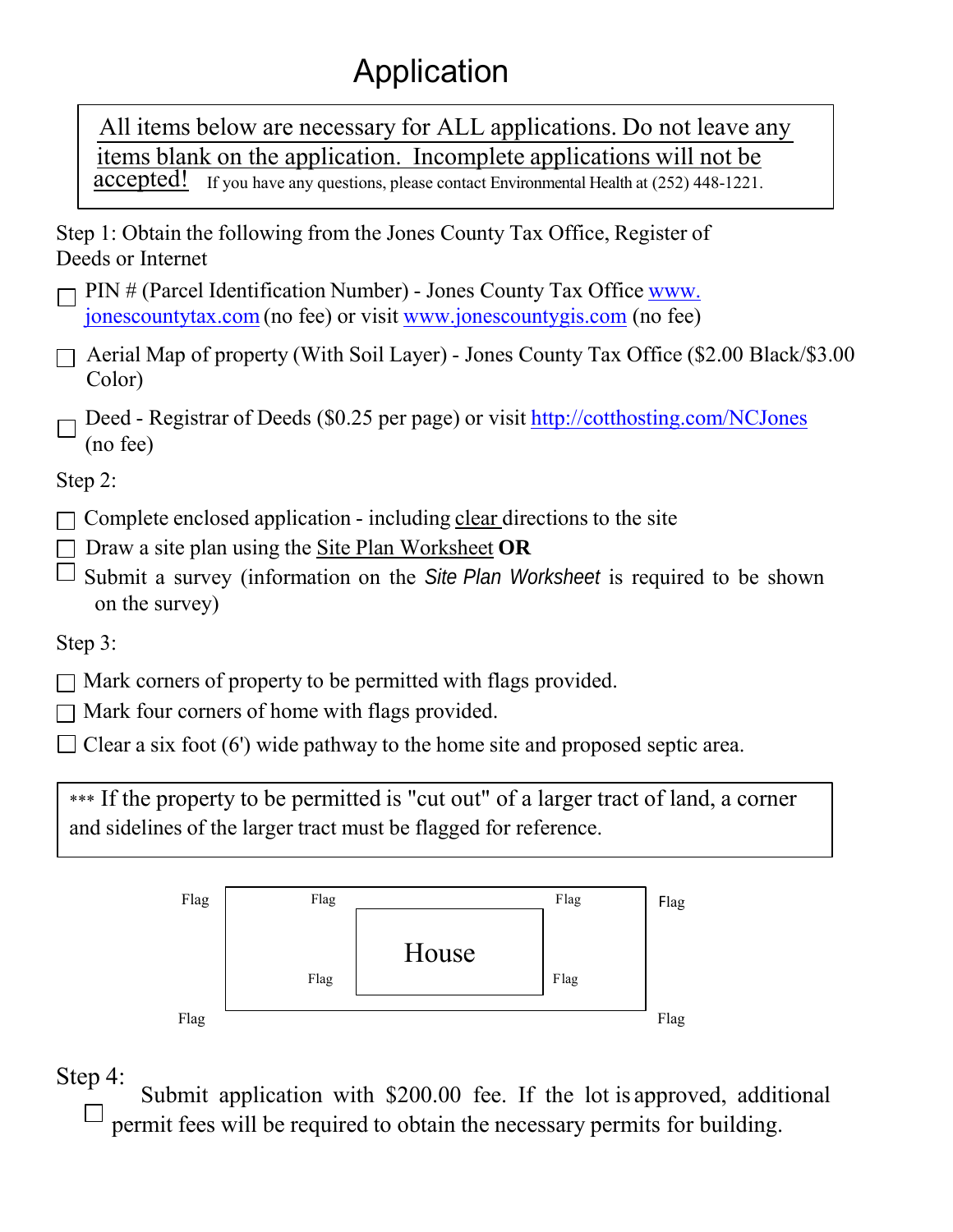| Phase I and II Paid (\$200.00)<br>Date $/$ /<br>Initials Permit #                       |                                                                                                                                                                                                                                                 | Survey plat to scale* submitted<br>Scaled* site plan submitted |
|-----------------------------------------------------------------------------------------|-------------------------------------------------------------------------------------------------------------------------------------------------------------------------------------------------------------------------------------------------|----------------------------------------------------------------|
|                                                                                         | Jones County Health Department                                                                                                                                                                                                                  | Unscaled site plan submitted                                   |
|                                                                                         | Application for:                                                                                                                                                                                                                                | * scale of $1"$ = no more than 60'                             |
| Improvement Permit                                                                      | Authorization to Construct                                                                                                                                                                                                                      | <b>New</b><br>Expansion                                        |
|                                                                                         | IF THE INFORMATION IN THE APPLICATION FOR AN IMPROVEMENT PERMIT IS FALSIFIED, CHANGED, OR THE SITE IS ALTERED, THEN                                                                                                                             |                                                                |
|                                                                                         | THE IMPROVEMENT PERMIT AND AUTHORIZATION TO CONSTRUCT SHALL BECOME INVALID. Improvement permits for which a site                                                                                                                                |                                                                |
|                                                                                         | plan is provided shall be valid for five years. Improvement permits for which a plat is provided may be valid without expiration. Only                                                                                                          |                                                                |
| 1 acre can be evaluated for each application submitted.                                 |                                                                                                                                                                                                                                                 |                                                                |
|                                                                                         | <b>APPLICANT INFORMATION</b>                                                                                                                                                                                                                    |                                                                |
| Applicant                                                                               | Address                                                                                                                                                                                                                                         | Home & Work Phone                                              |
| Owner                                                                                   | Address                                                                                                                                                                                                                                         | Home & Work Phone                                              |
| PROPERTY INFORMATION                                                                    |                                                                                                                                                                                                                                                 |                                                                |
| Date property was originally deeded & recorded __________________________________       |                                                                                                                                                                                                                                                 |                                                                |
| <b>Street Address</b>                                                                   | Subdivision Name                                                                                                                                                                                                                                | Section/Phase/Lot#                                             |
|                                                                                         |                                                                                                                                                                                                                                                 |                                                                |
|                                                                                         |                                                                                                                                                                                                                                                 |                                                                |
|                                                                                         |                                                                                                                                                                                                                                                 |                                                                |
|                                                                                         |                                                                                                                                                                                                                                                 |                                                                |
| DEVELOPMENT INFORMATION                                                                 | <b>Residential Specifications</b>                                                                                                                                                                                                               |                                                                |
| New Single Family Residence                                                             |                                                                                                                                                                                                                                                 | Maximum number of bedrooms (2 people/bedroom): ______          |
| <b>Expansion of Existing System</b><br>Repair to Malfunctioning Sewage Disp osal System | Maximum number of occupants:<br>Will there be a basement? $\Box$ yes                                                                                                                                                                            | no                                                             |
| Non-Residential Type of Structure                                                       | Plumbing fixtures in Basement $\Box$ yes                                                                                                                                                                                                        | no                                                             |
| Non-Residential Specifications:                                                         |                                                                                                                                                                                                                                                 |                                                                |
| Type of business:                                                                       |                                                                                                                                                                                                                                                 | Total Square footage of Building:                              |
| Maximum number of employees:                                                            | Maximum number of seats:                                                                                                                                                                                                                        | Other                                                          |
| <b>Water Supply:</b>                                                                    | Are there any existing wells, springs, or existing waterlines on this property?                                                                                                                                                                 | yes<br>no                                                      |
| New well<br>Existing Well                                                               | Community Well<br>Public Water                                                                                                                                                                                                                  | Spring                                                         |
|                                                                                         | If applying for Authorization to Construct: Please Indicate Desired System Type(s):                                                                                                                                                             |                                                                |
| Accepted<br>Alternative                                                                 | (Systems can be ranked in order of your preference)<br>Conventional<br>Innovative<br>Other                                                                                                                                                      | Any                                                            |
|                                                                                         |                                                                                                                                                                                                                                                 |                                                                |
|                                                                                         | The Applicant shall notify the local health department upon submittal of this application if any of the following apply to the<br>property in question. If the answer to any question is "yes", applicant must attach supporting documentation. |                                                                |

| ves                             | no | Does the site contain any jurisdictional wetlands?                               |
|---------------------------------|----|----------------------------------------------------------------------------------|
| $yes$ <sup><math>-</math></sup> | no | Does the site contain any existing was tewater systems?                          |
| yes                             | no | Is any was tewater going to be generated on the site other than domestic sewage? |
| $vec{v}$                        | no | Is the site subject to approval by any other public agency?                      |
| yes                             | no | Are there any easements or right of ways on this property?                       |

I have read this application and certify that the information provided herein is true, complete and correct. Authorized county and state officials are granted right of entry to conduct necessary inspections to determine compliance with applicable laws and rules. I understand that I am solely responsible for the proper identification and labeling of all property lines and corners and making the site accessible so that a complete site evaluation can be performed.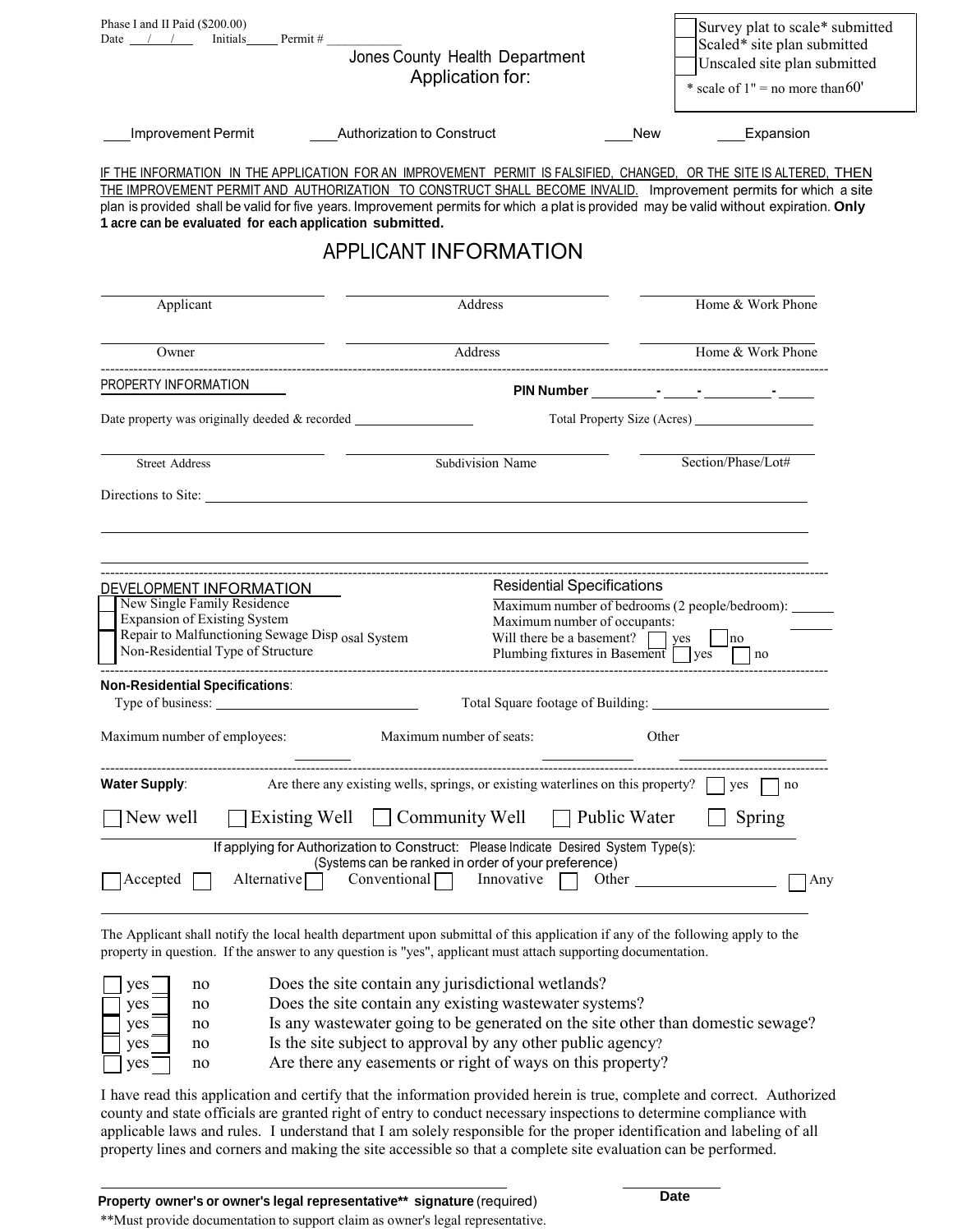Example Site Plan This example was prepared to assist you in drawing your own site plan. Without your site plan we cannot perform the site evaluation. If you have any questions, please contact Environmental Health at (252) 448-1221.